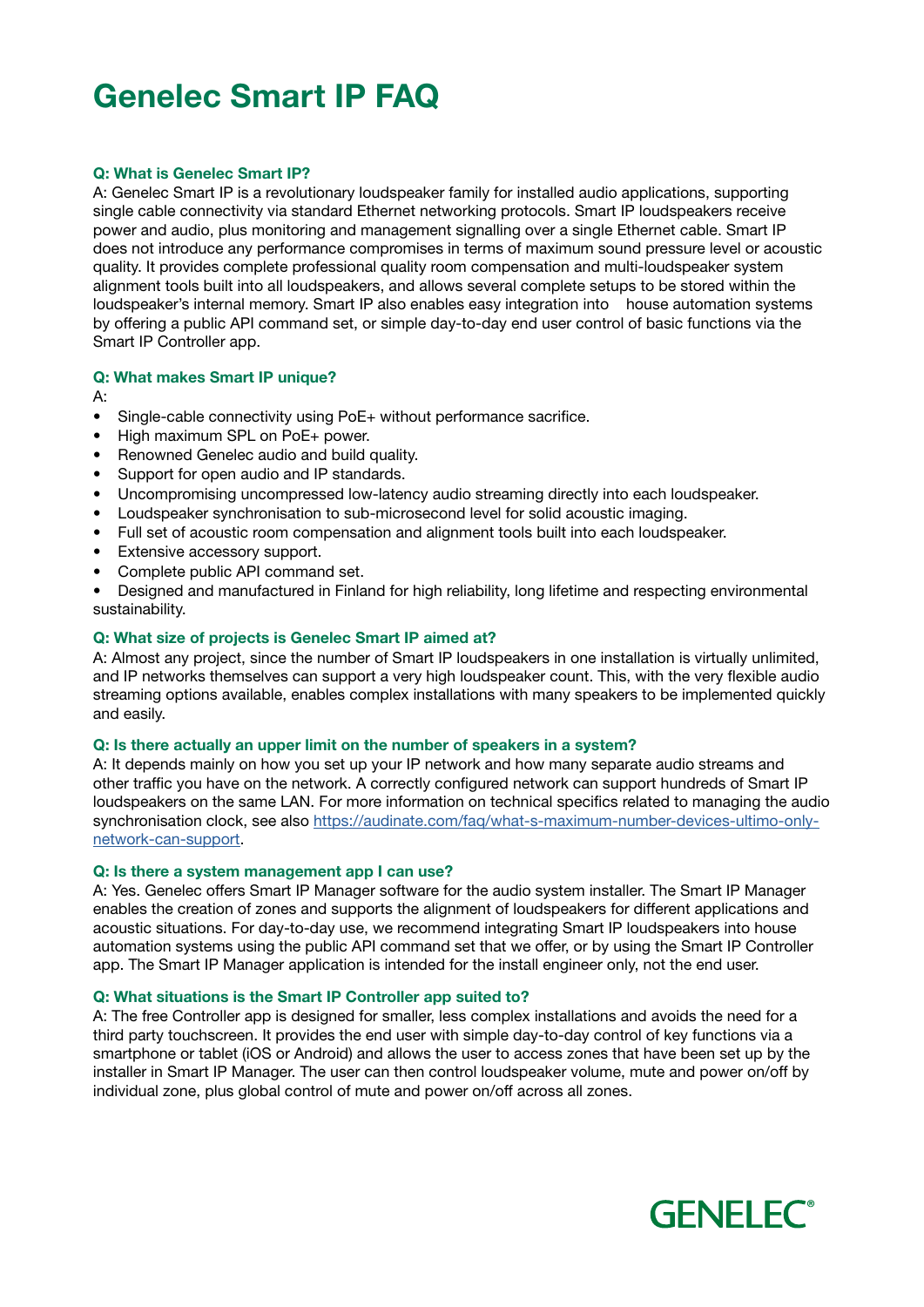## Q: How do I connect the Smart IP Controller to the network?

A: Using the Controller app requires use of the wireless network. If you need to use multicast audio streams, make sure that you configure the network in a way that unwanted multicast traffic is not routed to the WiFi. The app uses mDNS to find devices, so multicast traffic to 224.0.0.251 must not be blocked from the WiFi network.

# Q: My installation requires acoustical compensation. Can I do this with Smart IP?

A: Absolutely. Genelec Smart IP offers a complete set of acoustic controls inside each loudspeaker. These include a bank of 20 parametric filters that can be set to work as notches and high/low frequency shelving filters, to precisely compensate for room colouration effects. Delay and level alignment controls are also provided to align loudspeakers correctly for a variety of situations - such as creating precise playback systems for immersive audio applications, stage presentations, sound reinforcement applications, as well as background music purposes.

Each Smart IP loudspeaker offers internal memory to support several complete setups that can be easily recalled using public API commands. This enables house automation systems to quickly reconfigure even large installations for new uses, with excellent acoustic precision.

Smart IP loudspeakers have proven high-quality acoustic design that enables excellent performance even in acoustically challenging rooms and spaces. This, with the integral room compensation features ensures fast and accurate deployment in any installed audio application.

## Q: How many channels does Smart IP support?

A: Each AES67 audio-over-IP stream received by the loudspeaker can contain up to 8 channels of audio, and you can run an unlimited number of parallel streams. AES67 uses precision time protocol (PTP) version 2 clocking and this ensures complete synchronisation of all parallel streams - so your channel count is not really limited. Very high channel count Dante streams can also be configured and received by Smart IP loudspeakers. Each loudspeaker outputs one of the audio channels in a stream, or the sum of two selected audio channels.

## Q: What are your recommendations for the IP network performance?

A: Gigabit networking is recommended. For low channel count audio-only applications, a 100 Mbps network may be used as long as it uses QoS. For high channel count applications, a Gigabit network is strongly recommended. QoS should always be used when the network is also used for data other than audio.

## Q: What are the recommended IP switch specs regarding PoE power?

A: We recommend that PoE+ standard IEEE 802.3at is supported in the switches for all outputs where loudspeakers are connected. To maximise performance, allow full power for each loudspeaker; this is the maximum of Class 4 power (30 W). If possible, choose a switch where LLDP power negotiation can be turned off. For additional information on selecting IP switches, visit [https://www.audinate.com/faq](https://www.audinate.com/faq-catagories/switches
)[catagories/switches](https://www.audinate.com/faq-catagories/switches
)

## Q: What Audio Over IP standards do you support?

A: Genelec Smart IP loudspeakers support the AES67 audio-over-IP streaming standard, as well as Audinate's Dante format.

## Q: How do you configure the streams?

A: You can use Dante Controller to set up the streams.

## Q: What are the requirements for network cabling?

A: CAT5e cable or better.

## Q: Is it possible to daisy-chain Smart IP speakers?

A: Daisy-chaining in IP networks is not recommended, since it reduces the network capacity significantly. It is not possible to daisy-chain speakers, since they require PoE+ power from IP switches – therefore direct connection to an IP switch or PoE+ injector is necessary.

## Q: Which version of PoE is needed for the system?

A: Smart IP loudspeakers support IEEE 802.3at (30 W) and IEEE 802.3af (15 W) standards. The loudspeakers always output the maximum amplifier power, but using a lower standard reduces the time of maintaining the output at maximum power.